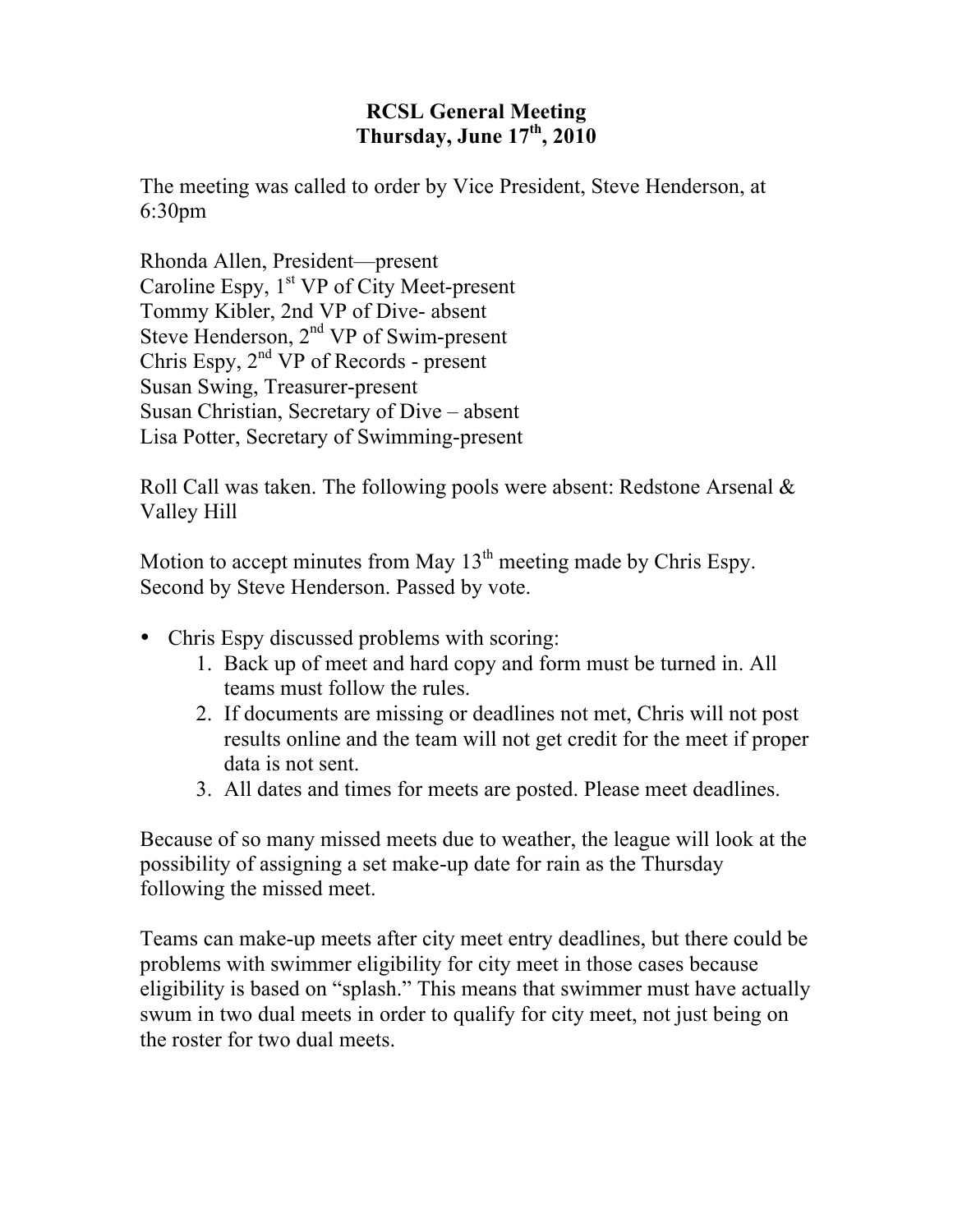- Caroline Espy discussed city meet jobs:
	- 1. Volunteer forms are posted on the RCSL website
	- 2. Volunteers must be typed in. No hand written entries. Volunteer list is due Saturday, 6/26/10, by 5pm. Those teams that turn in their volunteer list by this deadline get first shot at drawing numbers for sign hanging.
	- 3. City meet entries are due July  $2<sup>nd</sup>$ .
	- 4. Job descriptions are online
	- 5. Point of Contact (POC) for each team for city meet is added to form.
	- 6. Each team should fill starter/ref and stroke/turn positions first because they must be supervised.
	- 7. Need volunteers to watch the electronic timing system & learn it so that we can start supplying those volunteers instead of having to pay the city.
	- 8. Need a volunteer for graphics for heat sheet ads. The team that fills this volunteer position will not have any other jobs at city meet.
	- 9. Camera ready city meet ads are due 6/24/2010
	- 10.Volunteers can split shifts, but all volunteers must attend required meetings.
- Steve Henderson discussed officiating:
	- 1. List of officials looks good
	- 2. Make sure that all of your officials have completed all requirements.
	- 3. For next year, may change depth of pool requirements
	- 4. Updated officials list is on the website
- Other business:
	- 1. Staph infections being reported in public pools. Recommend keeping chlorine levels high.
	- 2. Teams should make sure insurance covers communicable diseases.
	- 3. Red Cross is making random checks of pools to see if they are following guidelines for closing pools due to thunder and lightning.
	- 4. Possibly submit proposal to make change in rules of competition to designate 2<sup>nd</sup> warm-up for dual meets for Visiting team
	- 5. City meet mixed relays are moved to Sunday for 8 & under. Caroline will check & update ASAP